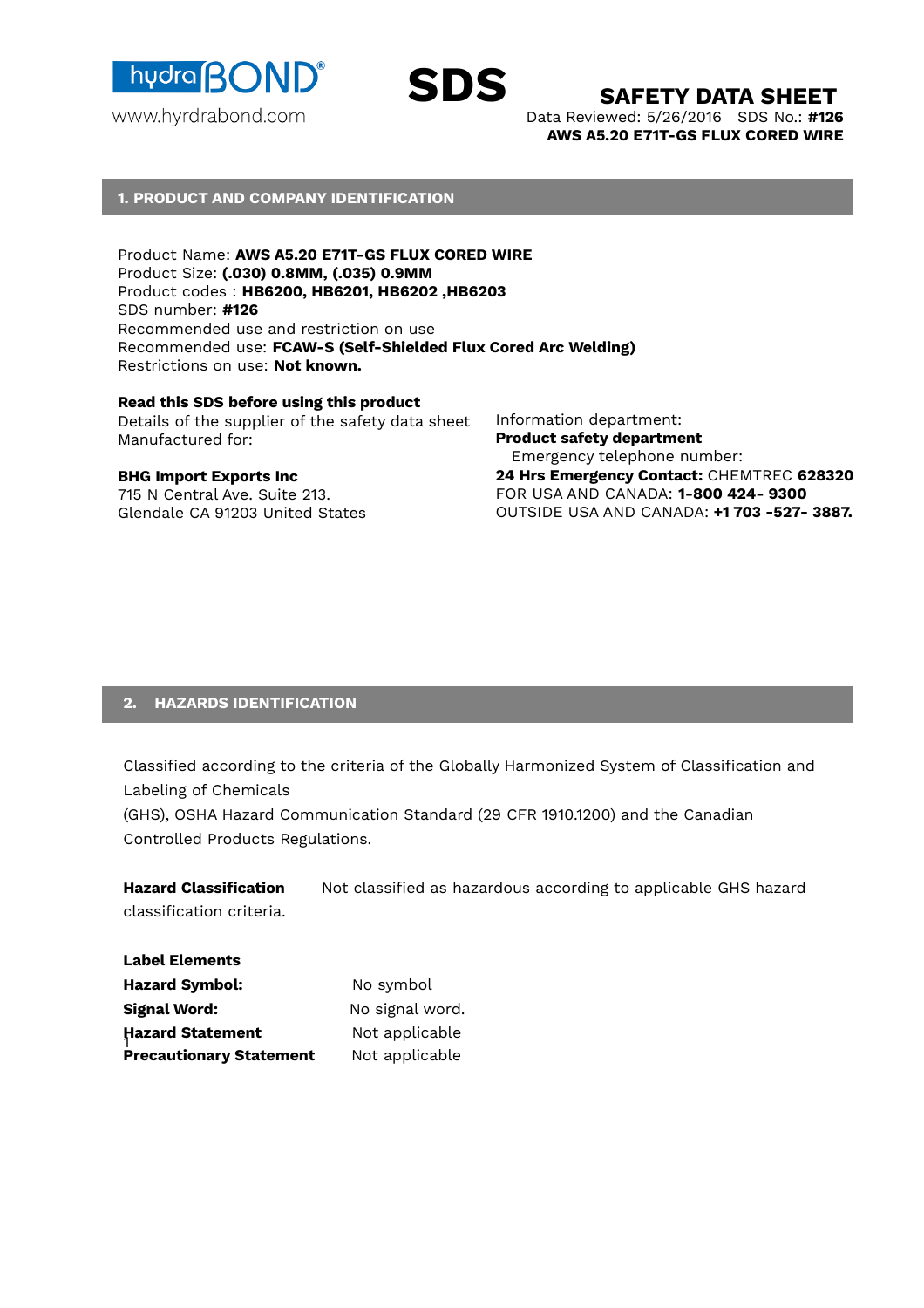



Data Reviewed: 5/26/2016 SDS No.: **#126 AWS A5.20 E71T-GS FLUX CORED WIRE**

## **Other hazards which do not result in GHS classification:**

Electrical Shock can kill. If welding must be performed in damp locations or with wet clothing, on metal structures or when in cramped positions such as sitting, kneeling or lying, or if there is a high risk of unavoidable or accidental contact with work piece, use the following equipment:

Semiautomatic DC Welder, DC Manual (Stick) Welder, or AC Welder with Reduced Voltage Control.

Arc rays can injure eyes and burn skin. Welding arc and sparks can ignite combustibles and flammable materials. Overexposure to welding fumes and gases can be hazardous. Read and understand the manufacturer's instructions, Safety Data Sheets and the precautionary labels before using this product. Refer to Section 8.

## **Substance(s) formed under the conditions of use:**

The welding fume produced from this welding electrode may contain the following onstituent(s) and/or their complex metallic oxides as well as solid particles or other constituents from the consumables, base metal, or base metal coating not listed below:

| <b>Chemical Identity</b>             | CAS-No.          |
|--------------------------------------|------------------|
| Carbon dioxide                       | $124 - 38 - 9$   |
| Carbon monoxide                      | $630 - 08 - 0$   |
| Nitrogen dioxide                     | $10102 - 44 - 0$ |
| Ozone                                | $10028 - 15 - 6$ |
| Manganese                            | 7439-96-5        |
| Barium and soluble compounds (as Ba) | 7440-39-3        |
| Fluorides (as F)                     | 16984-48-8       |

## **3 COMPOSITION / INFORMATION ON INGREDIENTS**

## **Reportable Hazardous Ingredients**

| <b>Chemical Identity</b>                   | <b>CAS number</b> | Content in percent*(%) |
|--------------------------------------------|-------------------|------------------------|
| Iron                                       | 7439-89-6         | $60 - 100\%$           |
| Barium fluoride                            | 7787-32-8         | $3 - 7%$               |
| Aluminum and/or aluminum alloys (a489-90-5 |                   | $1 - 5%$               |
| Portland cement                            | 65997-15-1        | $0.5 - 1.5%$           |
| Magnesium                                  | 7439-95-4         | $0.5 - 1.5%$           |
| Manganese                                  | 7439-96-5         | $0.5 - 1.5%$           |
| Lithium fluoride                           | 7789-24-4         | $0.1 - 1\%$            |
| Potassium fluorosilicate                   | 16871-90-2        | $0.1 - 1\%$            |
| Silicon                                    | 7440-21-3         | $0.1 - 1\%$            |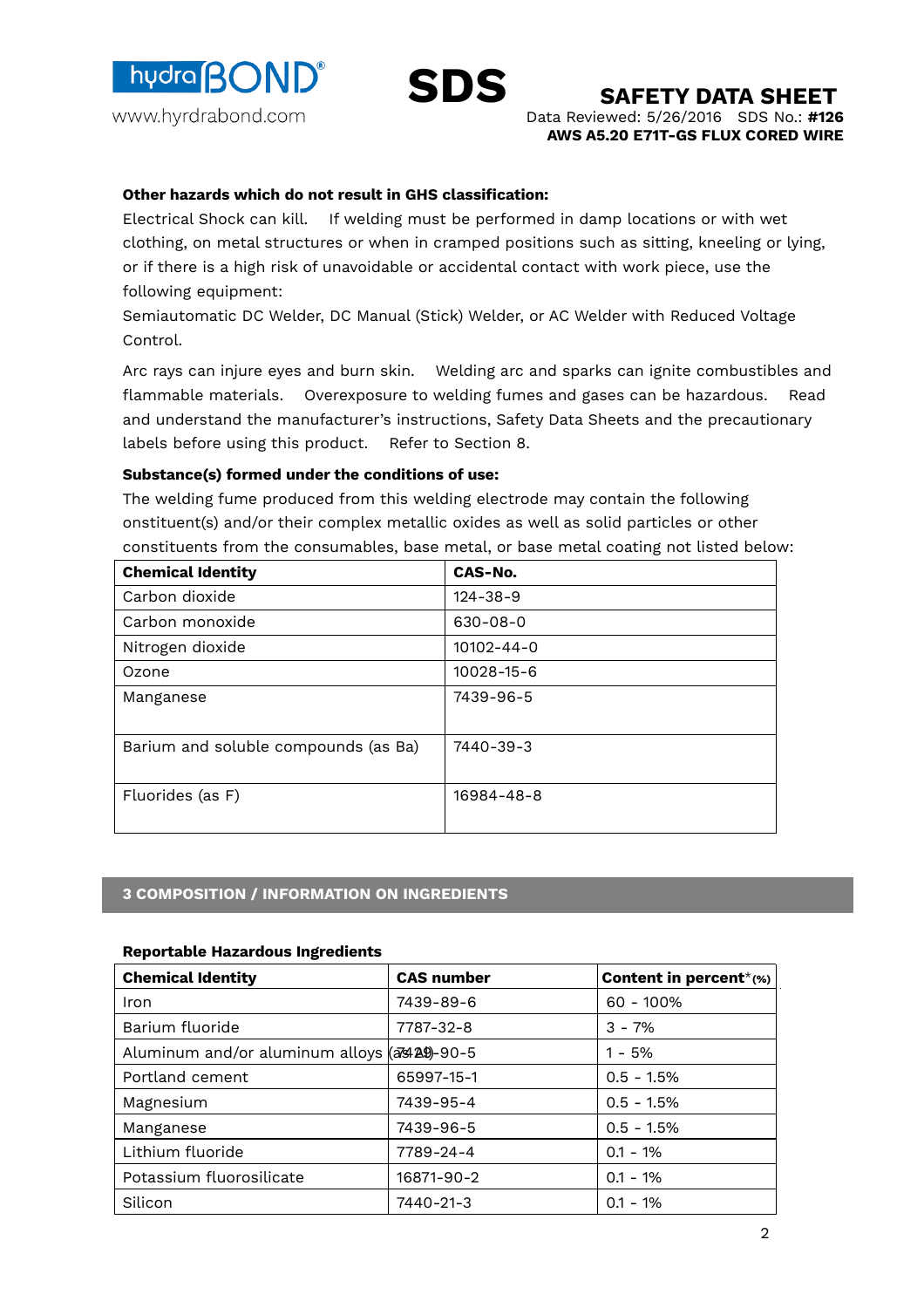



All concentrations are percent by weight unless ingredient is a gas. Gas concentrations are in percent by volume.

Composition Comments:

The term "Hazardous Ingredients" should be interpretedas a term defined in Hazard Communication standards and does not necessarily imply the existence of a welding hazard. The product may contain additional non-hazardous ingredients or may form additional compounds under the condition of use. Refer to Sections 2 and 8 for more information.

#### **4. FIRST AID MEASURES**

Ingestion: Unlikely due to form of product, except for granular materials. Avoid hand, clothing, food, and drink contact with metal fume or powder which can cause ingestion of particulate during hand to mouth activities such as drinking, eating, smoking, etc. If ingested, do not induce vomiting. Contact a poison control center. Unless the poison control center advises otherwise, wash out mouth thoroughly with water. If symptoms develop, seek medical attention at once.

#### **Inhalation:**

Move to fresh air if breathing is difficult. If breathing has stopped, perform artificial respiration and obtain medical assistance at once.

#### **Skin Contact:**

Remove contaminated clothing and wash the skin thoroughly with soap and water.For reddened or blistered skin, or thermal burns, obtain medical assistance at once.

## **Eye contact:**

Dust or fume from this product should be flushed from the eyes with copious amounts of clean, tepid water until transported to an emergency medical facility. Do not allow victim to rub or keep eyes tightly closed. Obtain medical assistance at once.

Arc rays can injure eyes. If exposed to arc rays, move victim to dark room, remove contact lenses as necessary for treatment, cover eyes with a padded dressing and rest. Obtain medical assistance if symptoms persist.

## **Most important symptoms/effects, acute and delayed Symptoms:**

Short-term (acute) overexposure to welding fumes may result in discomfort such as metal fume fever, dizziness, nauseapr dryness or irritation ofnose, throat, or eyes. May aggravate pre-existing respiratory problems (e.g. asthma, emphysema).

Long-term (chronic) overexposure to welding fumes can lead to siderosis (iron deposits in lung), central nervous system effects, bronchitis and other pulmonary effects. Refer to Section 11 for more information.

## **Hazards:**

Welding hazards are complex and may include physical and health hazards such as but not limited to electric shock, physical strains, radiation burns (eye flash), thermal burns due to hot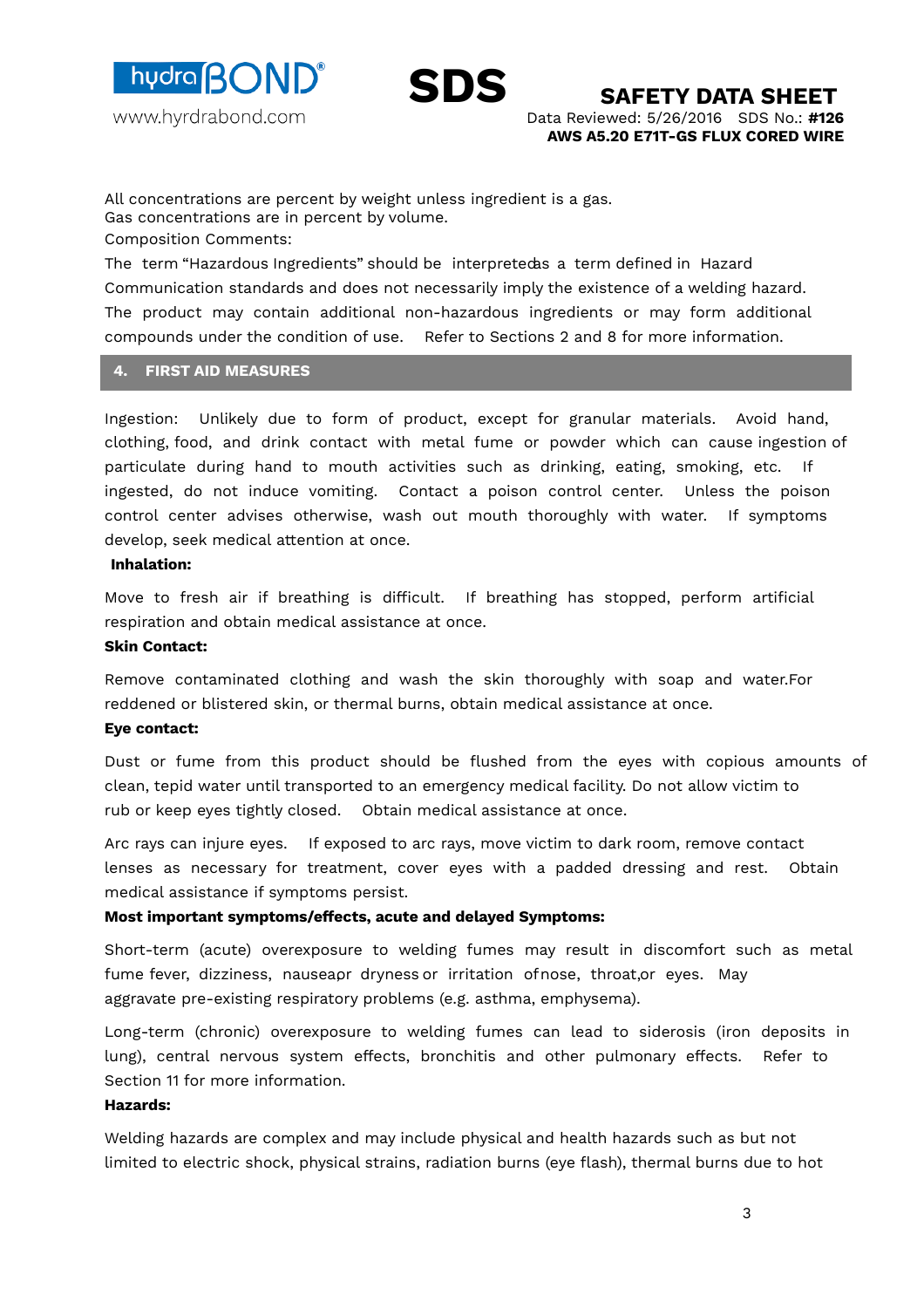



metal or spatter and potential health effects of overexposure to welding fume or dust. Refer to Section 11 for more information.

#### **Indication of immediate medical attention and special treatment needed**

**Treatment:**Treat symptomatically.

#### **5. FIRE-FIGHTING MEASURES**

#### **General Fire Hazards:**

As shipped, this product is nonflammable. However, welding arc and sparks can ignite combustibles and flammable products. Read and understand American National Standard Z49.1, "Safety In Welding, Cutting and Allied Processes" and National Fire Protection Association NFPA 51B, "Standard for Fire Prevention During Welding, Cutting and Other Hot Work" before using this product.

#### **Suitable (and unsuitable) extinguishing media**

#### **Suitable extinguishing media:**

As shipped, the product will not burn. In case of fire in the surroundings: use appropriate extinguishing agent.

#### **Unsuitable extinguishing media:**

None known.

#### **Specific hazards arising from the chemical:**

Welding arc and sparks can ignite combustibles and flammable products.

## **Special protective equipment and precautions for firefighters**

#### **Special fire fighting procedures:**

Use standard firefighting procedures and consider the hazards of other involved materials.

## **Special protective equipment for fire-fighters:**

Selection of respiratory protection for fire fighting: follow the general fire precautions indicated in the workplace. Self-contained breathing apparatus and full protective clothing must be worn in case of fire.

#### **6. ACCIDENTAL RELEASE MEASURES**

#### **Personal precautions, protective equipment and emergency procedures**

If airborne dust and/or fume is present, use adequate engineering controls and, if needed, personal protection to prevent overexposure. Refer to recommendations in Section 8.

## **Methods and material for containment and cleaning up**

Clean up spills immediately, observing precautions in the personal protective equipment in Section 8. Avoid generating dust. Prevent product from entering any drains, sewers or water sources. Refer to Section 13 for proper disposal.

## **Environmental Precautions:**

Avoid release to the environment. Prevent further leakage or spillage if safe to do so.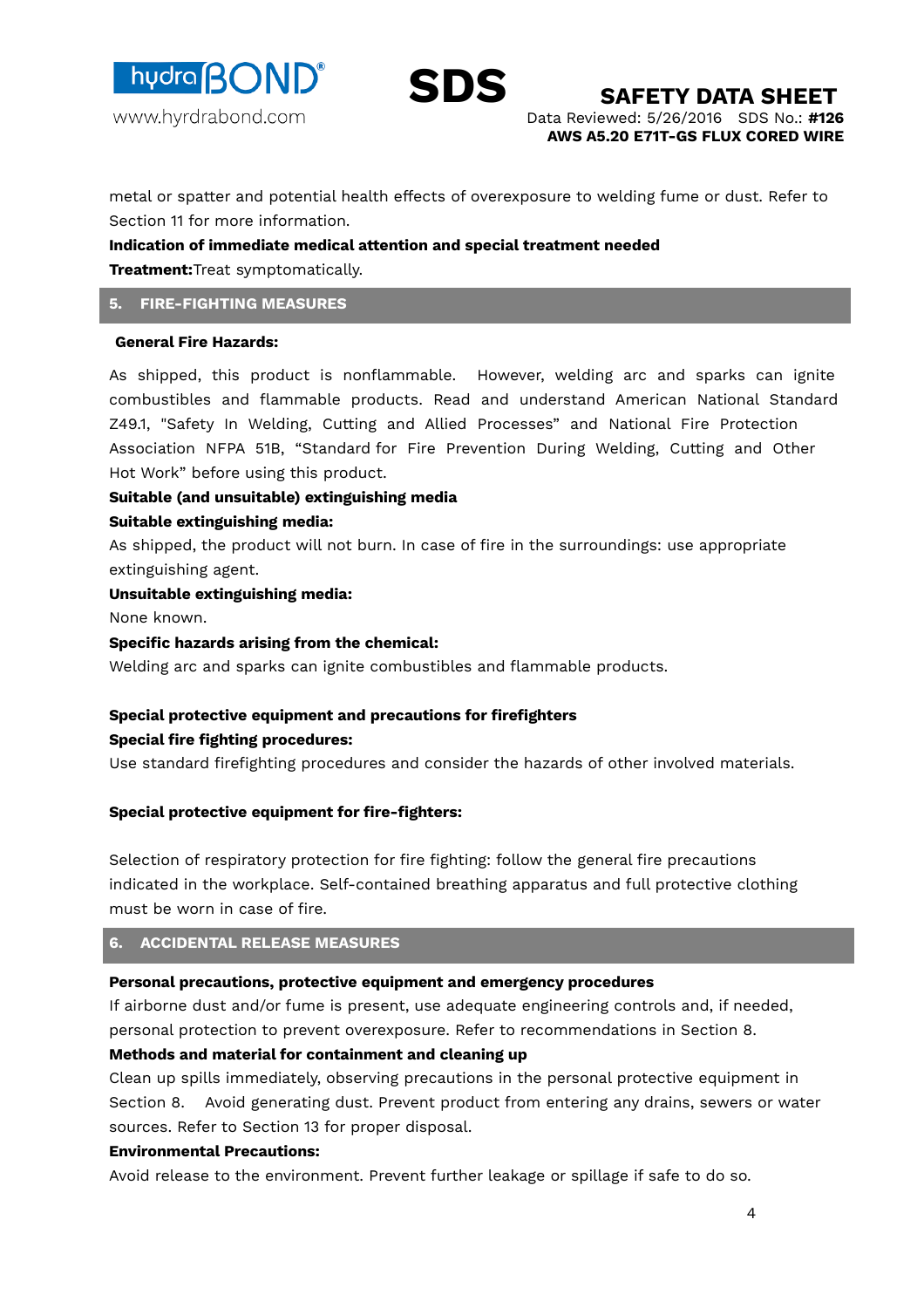hydra **BOND** www.hyrdrabond.com



**SAFETY DATA SHEET** 

Data Reviewed: 5/26/2016 SDS No.: **#126 AWS A5.20 E71T-GS FLUX CORED WIRE**

#### **7. HANDLING AND STORAGE**

#### **Precautions for safe handling:**

Keep formation of airborne dusts to a minimum. Provide appropriate exhaust ventilation at places where dust is formed.

Read and understand the manufacturer's instruction and the precautionary label on the product. See American National Standard Z49.1, "Safety In Welding, Cutting and Allied Processes" published by the American Welding Society, http://pubs.aws.org and OSHA Publication 2206 (29CFR1910), U.S. Government Printing Office, www.gpo.gov.

## **Conditions for safe storage,including any incompatibilities:**

Store in closed original container in a dry place. Store away from incompatible materials. Store in accordance with local/regional/national regulations.

## **8. EXPOSURE CONTROLS / PERSONAL PROTECTION**

**Effects of overexposure** – Electric arc welding may create one or more of the following health hazards:

**ARC RAYS** can injure eyes and burn skin.

**ELECTRIC SHOCK** can kill. See Section 7.

**FUMES AND GASES** can be dangerous to your health.

**PRIMARY ROUTES OF ENTRY** are the respiratory system, eyes and/or skin.

#### **Short-term (acute) overexposure effects**

**Welding Fumes-** May result in discomfort such as dizziness, nausea or dryness or irritation of the nose, throat or eyes.

**Iron, Iron Oxide-** None are known. Treat as a nuisance dust or fume.

**Manganese-** Metal fume fever characterized by chills, fever, upset stomach, vomiting, irritation of throat and aching of body.

**Fluorides-** Fluoride compounds evolved may cause skin and eye burns, pulmonary edema and bronchitis.

**Nickel, Nickel Compounds-** Metallic taste, nausea, tightness in chest, fever, allergic reactions.

**Chromium-** Inhalation of fume with chromium VI compounds can cause irritation of the respiratory system, lung damage

and asthma-like symptoms. Swallowing chromium VI salts can cause severe injury or death. Dust on the skin can form ulcers.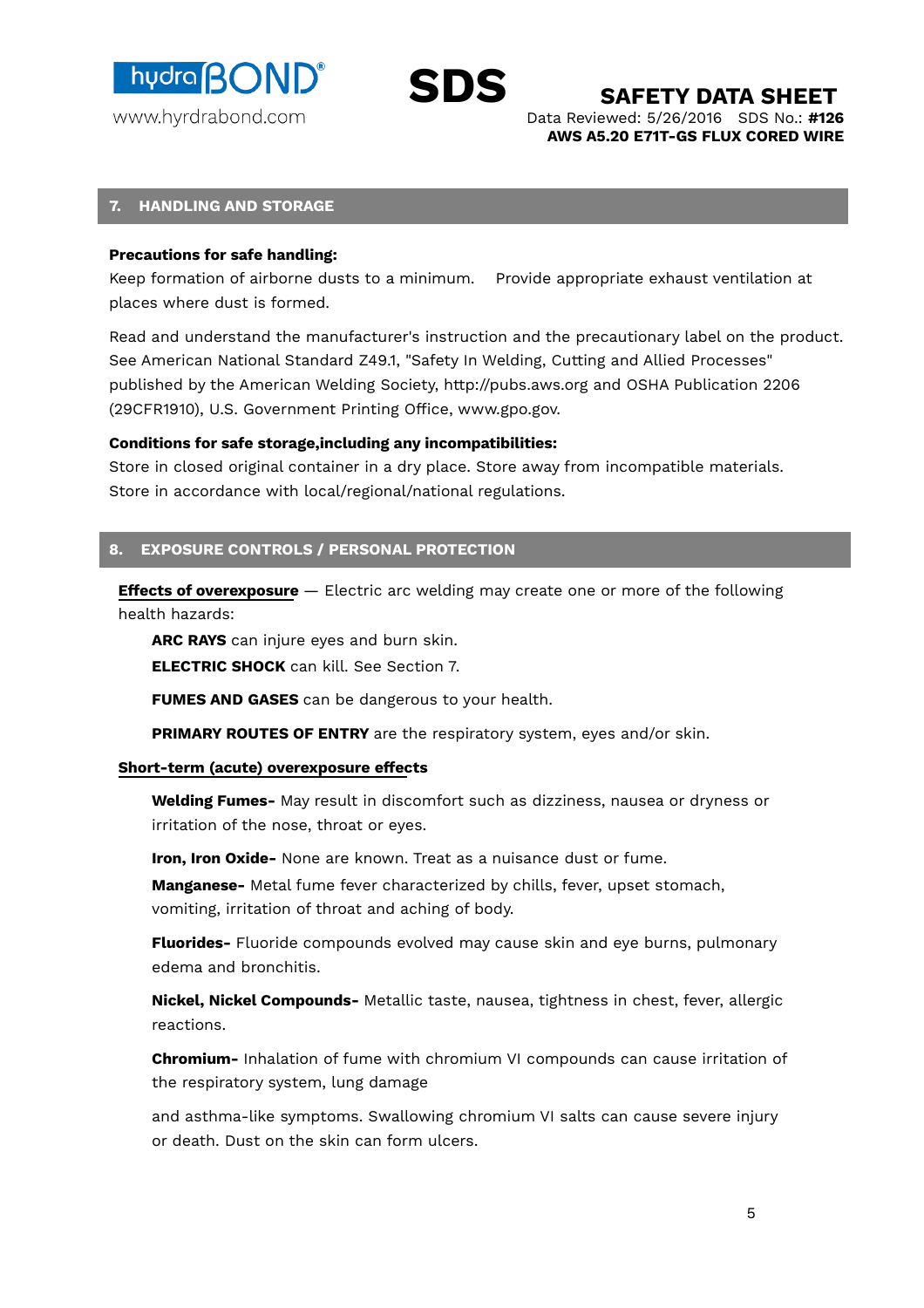



Eyes may be burned by chromium VI compounds. Allergic reactions are likely in some people from chromium compounds.

**Copper**- Metal fume fever can be caused by fresh copper oxide.

**Barium-** Aching eyes, rhinitis, frontal headache, wheezing, laryngeal spasms, salivation or anorexia.

**Silica-** None are known. Treat as a nuisances dust or fume. **Molybdenum-** None are known. Treat as a nuisances dust or fume. **Titanium Dioxide-** None are known. Treat as a nuisances dust or fume.

**Aluminum, Aluminum Oxide-** None are known. Treat as a nuisances dust or fume.

**Magnesium, Magnesium Oxide-** None are known. Treat as a nuisances dust or fume.

#### **Long term (chronic) overexposure effects**

**Welding Fume-** Excess levels may cause bronchial asthma, lung fibrosis, pneumoconiosis, or 'siderosis'.

**Iron, Iron Oxide-** Siderosis or deposits of iron in lungs which is believed to affect pulmonary function. Lungs will clear in time when exposure to iron fumes and its compounds ceases. Iron and magnetites  $(\mathbf{F} \mathbf{F})$  are not regarded as fibrogenic materials.

**Manganese-** Central nervous system effects referred to as 'manganism'. Symptoms include muscular weakness and tremors. Behavioral changes and changes in handwriting may also appear. Employees overexposed to manganese should receive quarterly medical examinations for early detection of manganism.

**Fluorides-** Serious bone erosion (Osteoporosis) and mottling of teeth.

**Nickel, Nickel Compounds-** Lung fibrosis or pneumoconiosis. Studies of nickel refinery workers indicated a higher incidence of lung and nasal cancers.

**Chromium-** Ulceration and perforation of the nasal septum. Respiratory irritation may occur with symptoms resembling asthma. Studies have shown that chromate production workers exposed to chromium VI compound have an excess of lung cancers. Chromium VI compounds are more readily absorbed through the skin than chromium III compounds. Good practice requires the reduction of employee exposure to chromium III and VI compounds.

**Copper-** No adverse long-term health effects have been reported in the literature. **Barium-** Exposure to soluble barium compounds may cause nervous disorders and may have deleterious effects on the heart, circulatory and muscular system.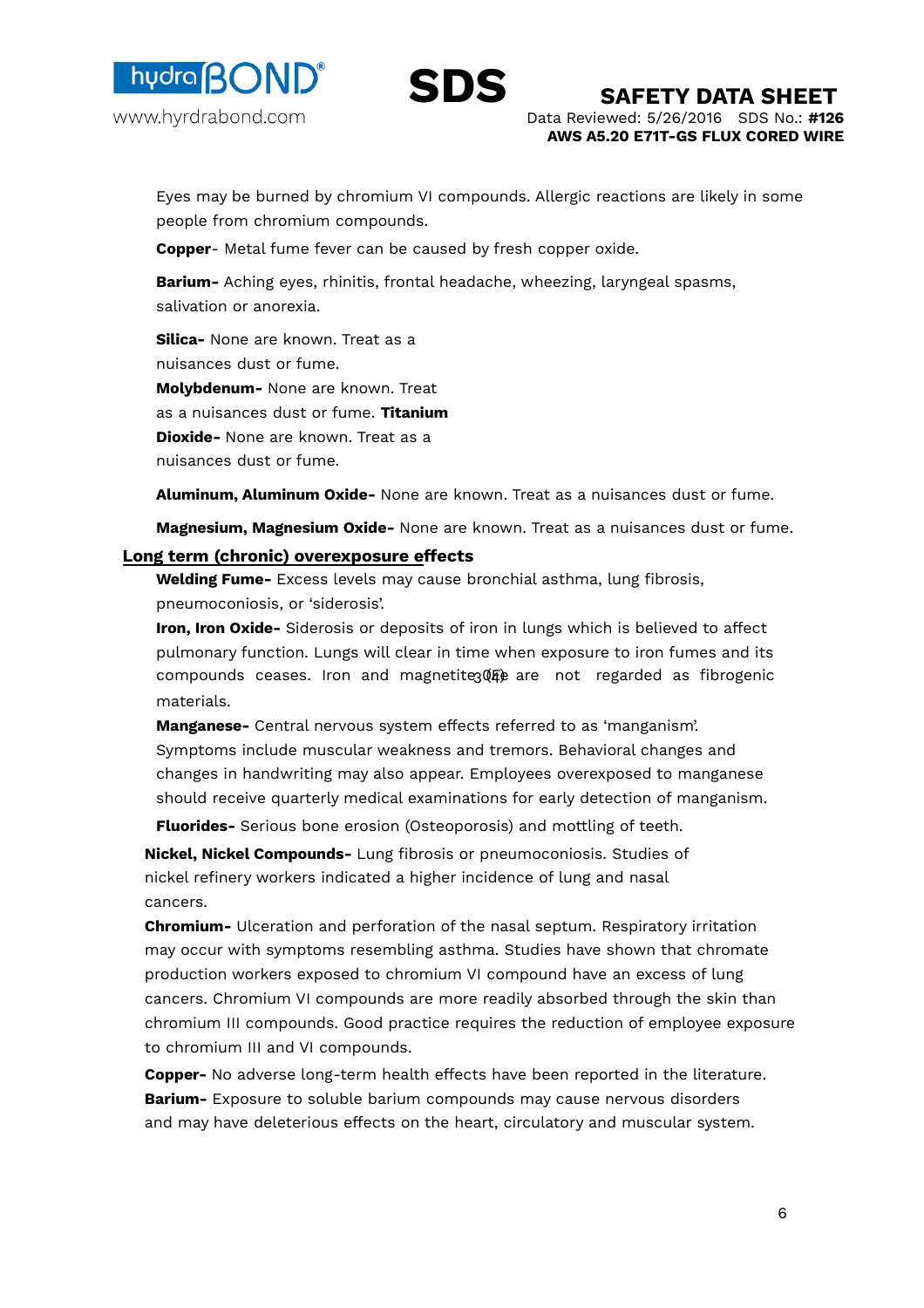



Data Reviewed: 5/26/2016 SDS No.: **#126 AWS A5.20 E71T-GS FLUX CORED WIRE SAFETY DATA SHEET** 

**Silica-** Treat as nuisance dust. Little adverse effect on lungs. Does not produce significant organic disease or toxic effect when exposures are kept under reasonable control.

**Molybdenum-** Treat as a nuisance dust. Little adverse effect on lungs. Does not produce significant organic disease or toxic effect when exposures are kept under reasonable control.

**Aluminum, Aluminum Oxide-** Treat as a nuisance dust. Little adverse effect on lungs. Does not produce significant organic disease or toxic effect when exposures are kept under reasonable control.

**Magnesium, Magnesium Oxide-** Treat as a nuisance dust. Little adverse effect on lungs. Does not produce significant organic disease or toxic effect when exposures are kept under reasonable control.

## **Emergency and First Aid Procedures**

Call for medical aid. Employ first aid techniques recommended by the American Red Cross. Eyes and Skin: If irritation or flash burns develop after exposure, consult a physician.

## **Carcinogenicity**

Hexavalent chromium compounds are listed as known human carcinogens by IARC and NTP.

Nickel compounds are listed as known human carcinogens by IARC. Nickel and certain nickel compounds are reasonably anticipated to be human carcinogens by NTP.

Welding fumes are listed as possibly carcinogenic to humans by IARC.

## **California Proposition 65**

These products contain or produce chemicals known to the State of California to cause reproductive toxicity and cancer.

(California Health and Safety Code, Section 25249.5 et seq.)

## **9. PHYSICAL AND CHEMICAL PROPERTIES**

| Appearance:            | Cored welding wire |
|------------------------|--------------------|
| <b>Physical state:</b> | Solid              |
| Form:                  | Solid              |
| Color:                 | No data available. |
| Odor:                  | No data available. |
| Odor threshold:        | No data available. |
| PH:                    | Not applicable     |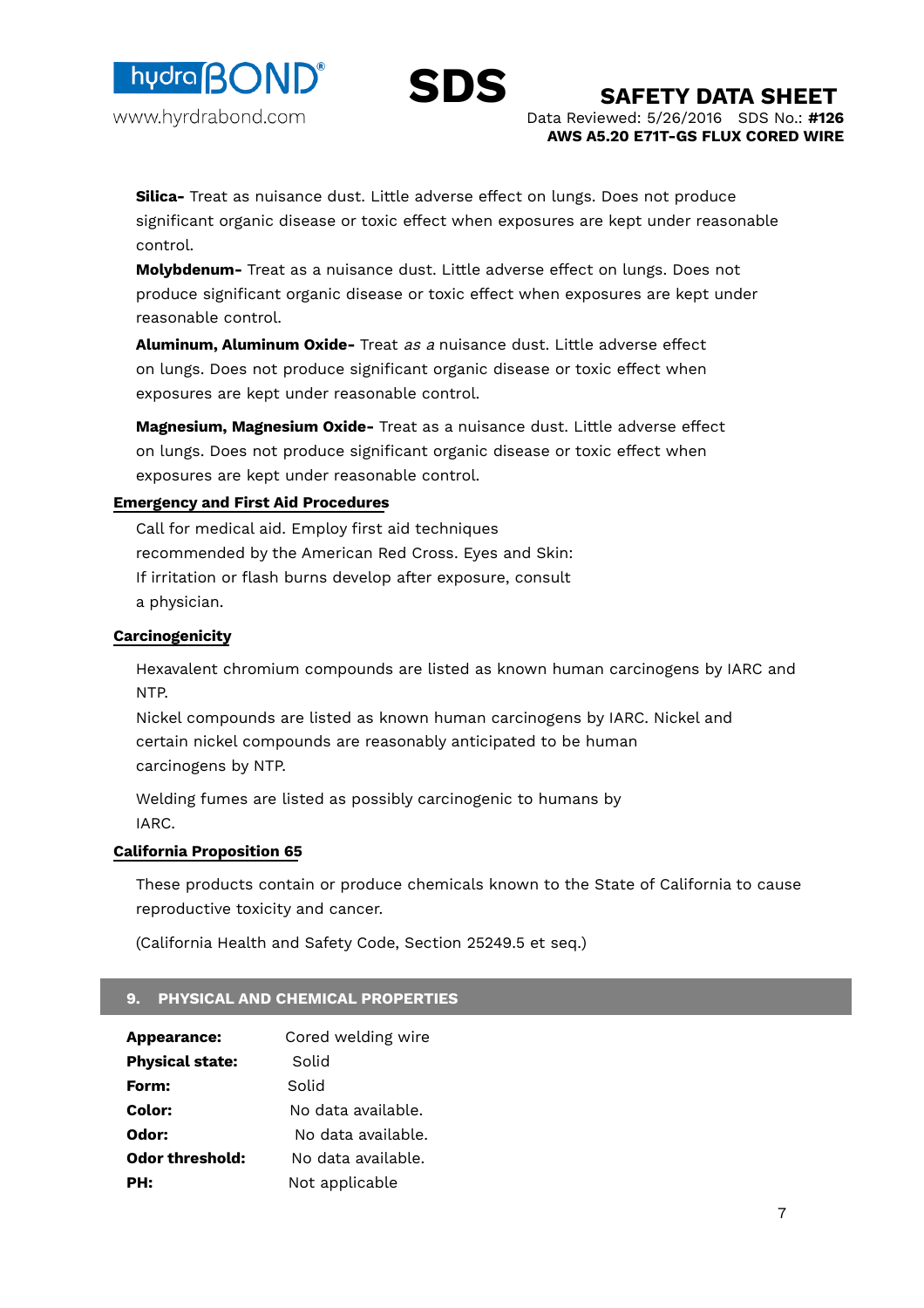



Data Reviewed: 5/26/2016 SDS No.: **#126 AWS A5.20 E71T-GS FLUX CORED WIRE**

| Melting point/freezing point: No data available.            |                                                             |  |  |
|-------------------------------------------------------------|-------------------------------------------------------------|--|--|
|                                                             | Initial boiling point and boiling range: No data available. |  |  |
| Flash Point:<br>Not applicable                              |                                                             |  |  |
| <b>Evaporation rate: Not applicable</b>                     |                                                             |  |  |
| <b>Flammability (solid, gas):</b>                           |                                                             |  |  |
| Upper/lower limit on flammability or explosive limits       |                                                             |  |  |
| Flammability limit - upper (%):                             | No data available.                                          |  |  |
| Flammability limit - lower (%):                             | No data available.                                          |  |  |
| <b>Explosive limit - upper (%):</b>                         | No data available.                                          |  |  |
| <b>Explosive limit - lower (%):</b>                         | No data available.                                          |  |  |
| <b>Vapor pressure:</b>                                      | Not applicable                                              |  |  |
| <b>Vapor density:</b>                                       | Not applicable                                              |  |  |
| <b>Relative density:</b>                                    | No data available.                                          |  |  |
| <b>Relative density:</b>                                    | No data available.                                          |  |  |
| Solubility(ies)                                             |                                                             |  |  |
| <b>Solubility in water:</b>                                 | No data available.                                          |  |  |
| <b>Solubility (other):</b>                                  | No data available.                                          |  |  |
| Partition coefficient (n-octanol/water): No data available. |                                                             |  |  |
| <b>Auto-ignition temperature:</b>                           | No data available.                                          |  |  |
| <b>Decomposition temperature:</b>                           | No data available.                                          |  |  |
| Viscosity: Not applicable                                   |                                                             |  |  |

## **10. STABILITY AND REACTIVITY**

#### **Reactivity:**

The product is non-reactive under normal conditions of use, storage and transport.

#### **Chemical Stability:**

Material is stable under normal conditions.

**Possibility of Hazardous Reactions:** No data available.

**Conditions to Avoid:** Avoid heat or contamination.

**Incompatible Materials:** Strong oxidizing substances. Strong acids. Strong bases.

#### **Hazardous Decomposition Products:**

Welding fumes and gases cannot be classified simply. The composition and quantity of both are dependent upon the metal being welded, the process, procedure and electrodes used. Other conditions which also influence the composition and quantity of the fumes and gases to which workers may be exposed include: coatings on the metal being welded (such as paint, plating, or galvanizing), the number of welders and the volume of the worker area, the quality and amount of ventilation, the position of the welder's head with respect to the fume plume, as well as the presence of contaminants in the atmosphere (such as chlorinated hydrocarbon vapors from cleaning and degreasing activities.) When the electrode is consumed, the fume and gas decomposition products generated are different in percent and form from the ingredients listed in Section 3. Decomposition products of normal operation include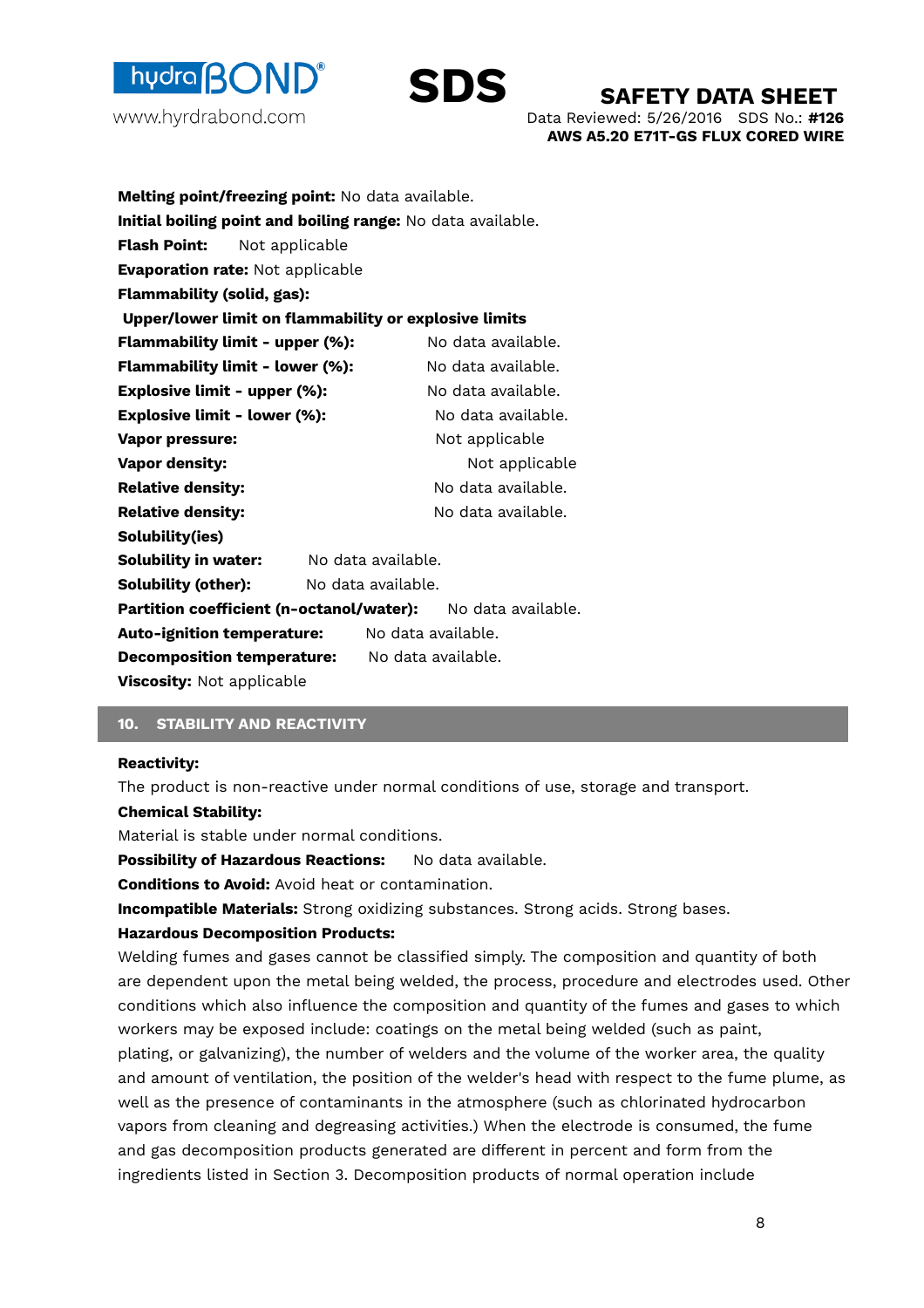



Data Reviewed: 5/26/2016 SDS No.: **#126 AWS A5.20 E71T-GS FLUX CORED WIRE**

those originating from the volatilization, reaction, or oxidation of the materials shown in Section 3, plus those from the base metal and coating, etc., as noted above. Reasonably expected fume constituents produced during arc welding include the oxides of iron, manganese and other metals present in the welding consumable or base metal. Hexavalent chromium compounds may be in the welding fume of consumables or base metals which contain chromium. Gaseous and particulate fluoride may be in the welding fume of consumables which contain fluoride. Gaseous reaction products may include carbon monoxide and carbon dioxide. Ozone and nitrogen oxides may be formed by the radiation from the arc.

#### **11. TOXICOLOGICAL INFORMATION**

#### **Information on likely routes of exposure**

**Ingestion:** Health injuries from ingestion are not known or expected under normal use. **Inhalation:** Potential chronic health hazards related to the use of welding consumables are most applicable to the inhalation route of exposure. Refer to Inhalation statements in Section 11.

**Skin Contact:** Arc rays can burn skin. Skin cancer has been reported.

**Eye contact:** Arc rays can injure eyes.

## **Symptoms related to the physical, chemical and toxicological characteristics Inhalation:**

Short-term (acute) overexposure to welding fumes may result in discomfort such as metal fume fever, dizziness, nausea, or dryness or irritation of nose, throat, or eyes. May aggravate pre-existing respiratory problems (e.g. asthma, emphysema). Long-term (chronic) overexposure to welding fumes can lead to siderosis (iron deposits in lung), central nervous system effects, bronchitis and other pulmonary effects.

## **Information on toxicological effects**

 9 **Acute toxicity (list all possible routes of exposure) Oral Product:** Not classified **Specified substance(s):**  Iron: LD 50 (Rat): 98.6 g/kg Barium fluoride: LD 50 (Rat): 250 mg/kg Lithium fluoride : LD 50 (Rat): 143 mg/kg Potassium fluorosilicate: LD 50 (Rat): 114 mg/kg **Dermal Product:** Not classified **Inhalation Product:** Not classified **Specified substance(s):**  Aluminum and/or LC 50 (Rat, 1 h): 7.6 mg/l aluminum alloys (as Al)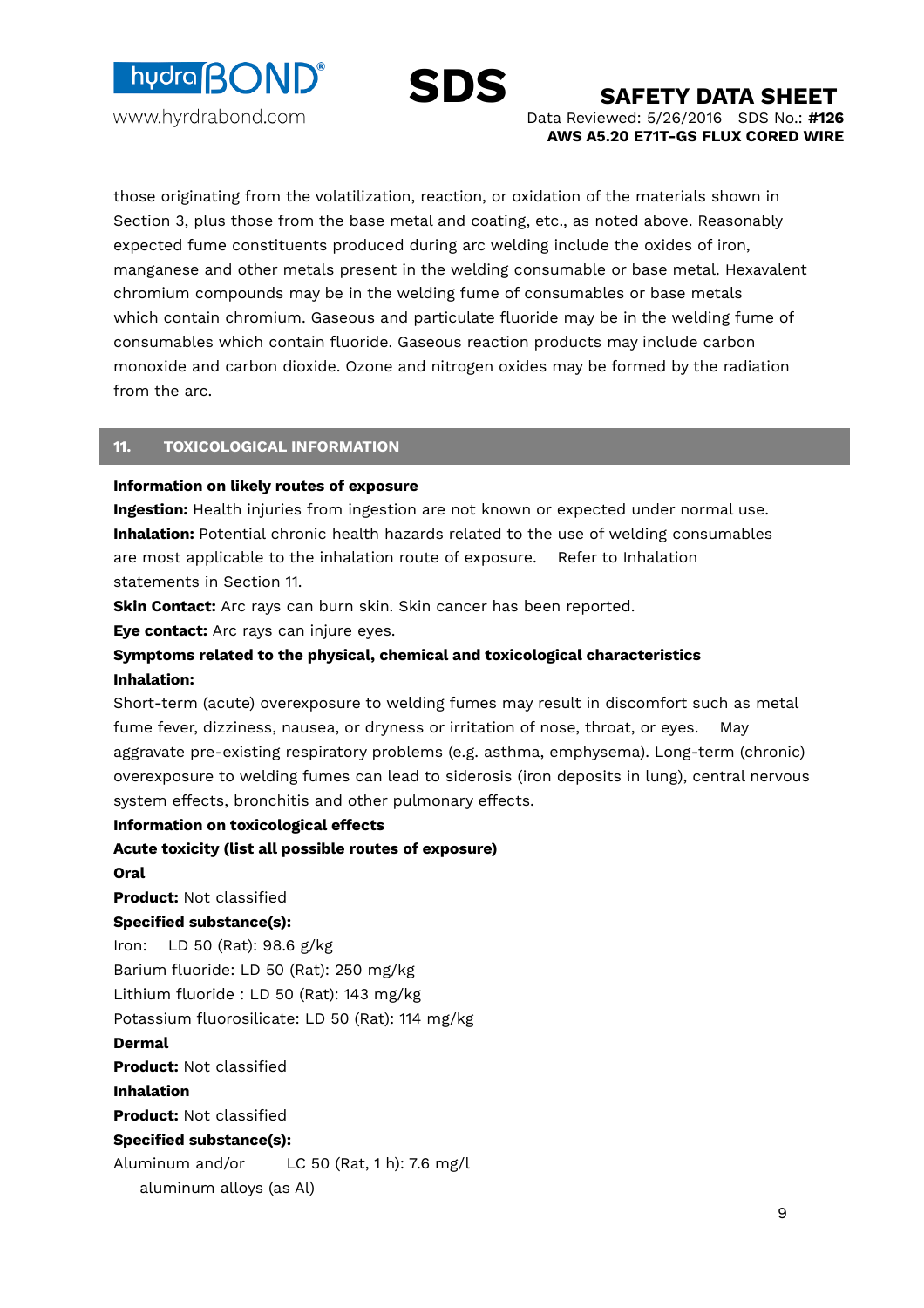



Data Reviewed: 5/26/2016 SDS No.: **#126 AWS A5.20 E71T-GS FLUX CORED WIRE**

Potassium fluorosilicate LC 50 (Rat, 4 h): 2.021 mg/l **Repeated Dose Toxicity Product:** Not classified **Skin Corrosion/Irritation Product:** Not classified **Serious Eye Damage/Eye Irritation Product:** Not classified **Respiratory or Skin Sensitization Product: Carcinogenicity** Not classified **Product:** Arc rays: Skin cancer has been reported. **IARC Monographs on the Evaluation of Carcinogenic Risks to Humans:**  No carcinogenic components identified **US. National Toxicology Program (NTP) Report on Carcinogens:**  No carcinogenic components identified **US. OSHA Specifically Regulated Substances (29 CFR 1910.1001-1050):**  No carcinogenic components identified **Germ Cell Mutagenicity In vitro Product:** Not classified **In vivo Product:** Not classified **Reproductive Toxicity Product:** Not classified **Specific Target Organ Toxicity - Single Exposure Product:** Not classified **Specific Target Organ Toxicity - Repeated Exposure Product:** Not classified **Aspiration Hazard Product:** Not classified **Other Effects:** 

Organic polymers may be used in the manufactureof various welding consumables. Overexposure to their decomposition byproducts may result in a condition known as polymer fume fever. Polymer fume fever usually occurs within 4 to 8 hours of exposure with the presentation of flu like symptoms, including mild pulmonary irritation with or without an increase in body temperature. Signs of exposure can include an increase in white blood cell count. Resolution of symptoms typically occurs quickly, usually not lasting longer than 48 hours.

## **Symptoms related to the physical, chemical and toxicological characteristics under the condition of use**

## **Inhalation:**

## **Specified substance(s):**

Manganese: Overexposure to manganese fumes may affect the brain and central nervous system, resulting in poor coordination, difficulty speaking, and arm or leg tremor. This condition can be irreversible. Barium and soluble compounds (as Ba)

Overexposure to soluble barium compounds may cause severe stomach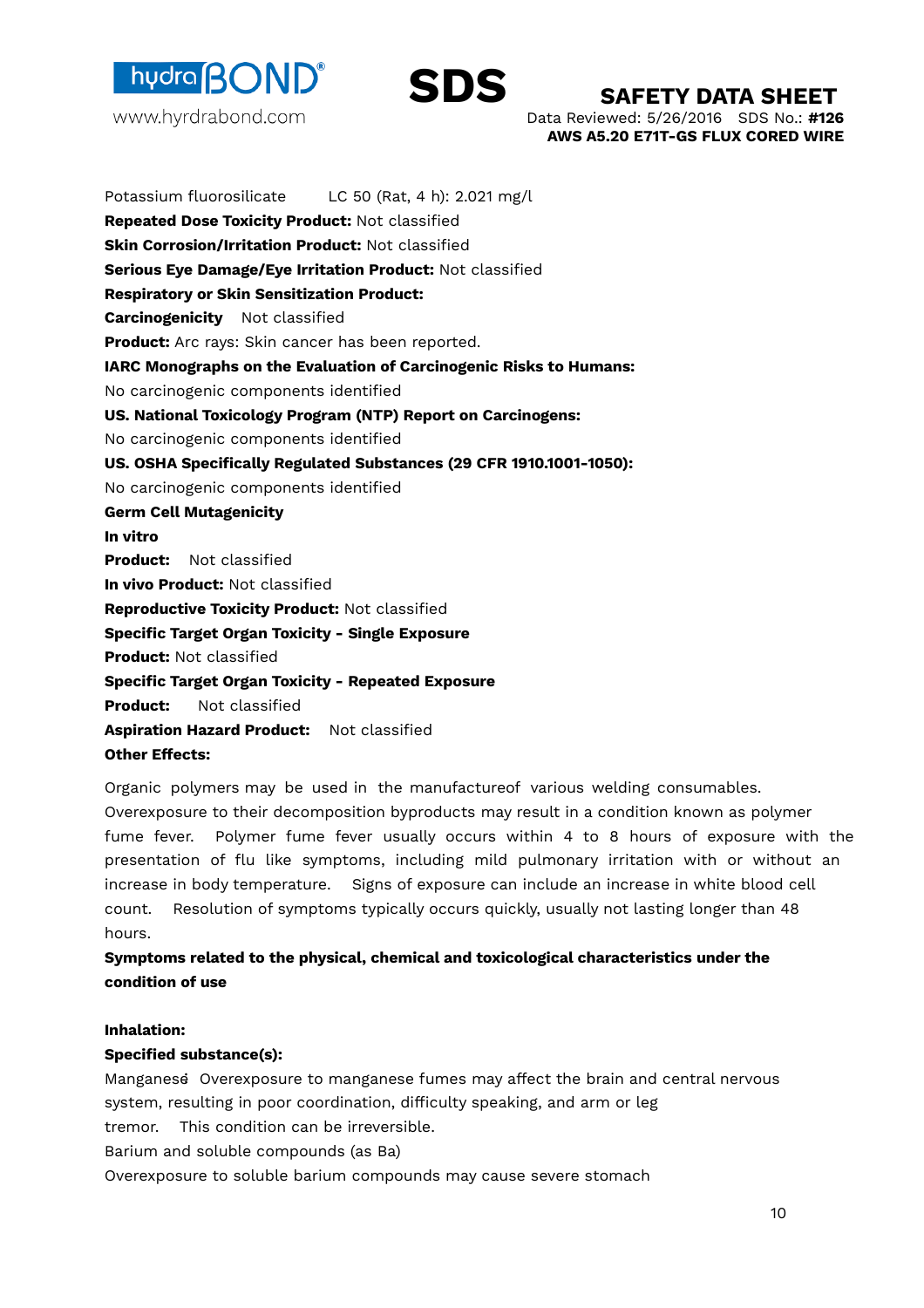



Data Reviewed: 5/26/2016 SDS No.: **#126 AWS A5.20 E71T-GS FLUX CORED WIRE SAFETY DATA SHEET** 

pain, slow pulse rate, irregular heartbeat, convulsions, and muscle spasms.

## **Additional toxicological Information under the conditions of use:**

**Acute toxicity** 

#### **Oral**

## **Specified substance(s):**

| Barium and soluble | LD 50 (Rat): 630 mg/kg   |
|--------------------|--------------------------|
| compounds (as Ba)  | LD 50 (Rat): 4,250 mg/kg |
| Fluorides (as F)   | LD 50 (Rat): 4,250 mg/kg |

## **Inhalation**

## **Specified substance(s):**

| Carbon dioxide   | LC Lo (Human, 5 min): 90000 ppm |
|------------------|---------------------------------|
| Carbon monoxide  | LC 50 (Rat, 4 h): 1,300 mg/l    |
| Nitrogen dioxide | LC 50 (Rat, 4 h): 88 ppm        |
| Ozone            | LC Lo (Human, 30 min): 50 ppm   |
|                  |                                 |

## **Other Effects:**

## **Specified substance(s):**

Barium and soluble compounds (as Ba) Muscles Gastro-intestinal system

## **12. ECOLOGICAL INFORMATION**

 $11$ **Ecotoxicity Acute hazards to the aquatic environment: Fish Product:** Not classified. **Specified substance(s):**  Aluminum and/or aluminum alloys (as Al) LC 50 (Grass carp, white amur (Ctenopharyngodon idella), 96 h): 0.21 - 0.31 mg/l **Aquatic Invertebrates Product:** Not classified. **Specified substance(s):**  Manganese EC50 (Water flea (Daphnia magna), 48 h): 40 mg/l **Chronic hazards to the aquatic environment: Fish Product:** Not classified. **Aquatic Invertebrates Product:** Not classified. **Toxicity to Aquatic Plants Product:** Not classified. **Persistence and Degradability Biodegradation Product:** No data available. **Bioaccumulative Potential Bioconcentration Factor (BCF)**